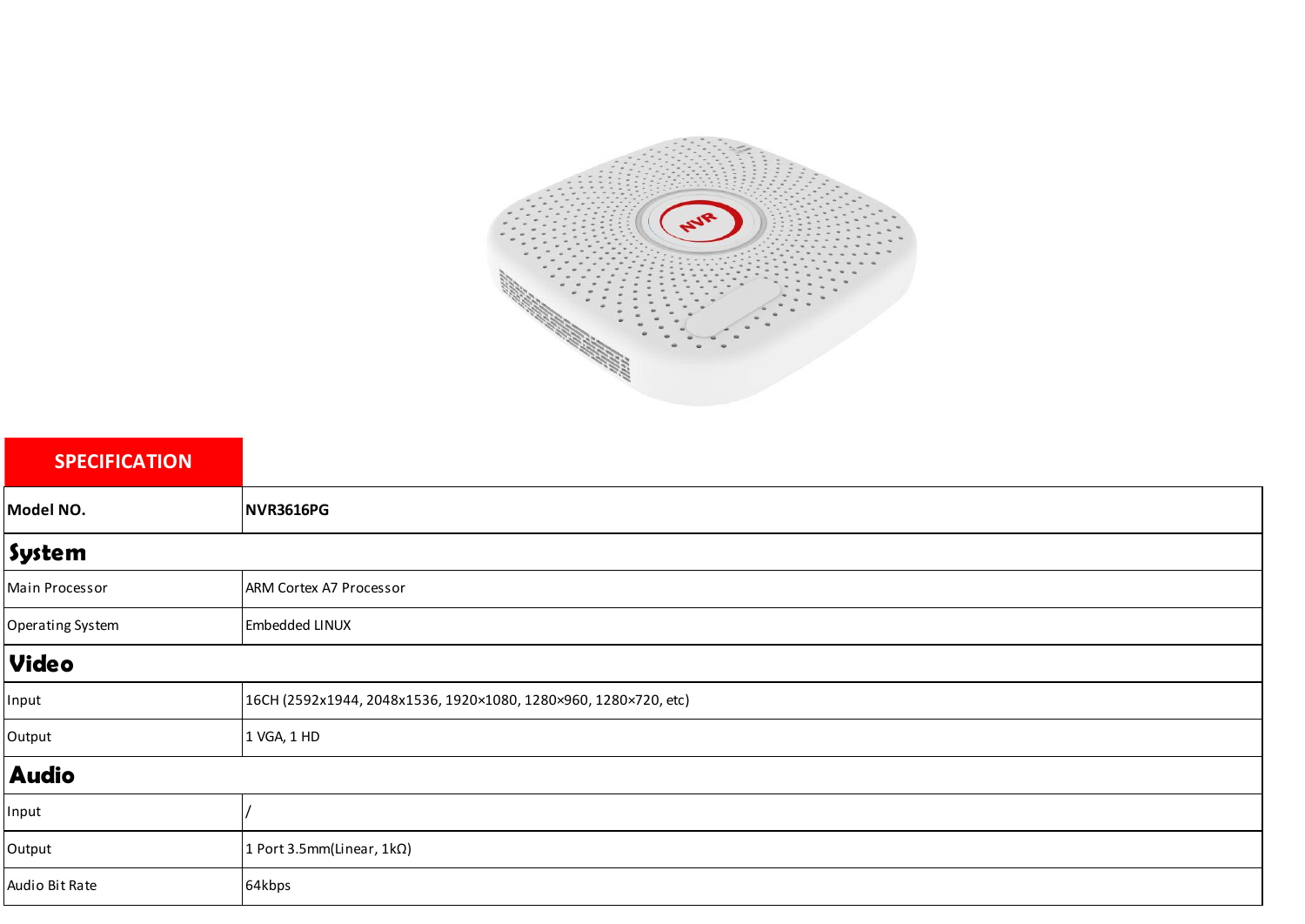| Audio Compression standard | G711u, G711a, ADPCM_DVI4                                                                                                                                                                       |  |
|----------------------------|------------------------------------------------------------------------------------------------------------------------------------------------------------------------------------------------|--|
| <b>Alarm</b>               |                                                                                                                                                                                                |  |
| Sensor Input               | <b>NO</b>                                                                                                                                                                                      |  |
| Output                     | <b>NO</b>                                                                                                                                                                                      |  |
| Motion Detection           | 16 Channel, MD Zones: 396 (22 × 18)                                                                                                                                                            |  |
| <b>Trigger Events</b>      | Recording, Email, FTP, Snapshot, Buzzer and Screen Tips                                                                                                                                        |  |
| <b>Display</b>             |                                                                                                                                                                                                |  |
| HD Output1                 | Resolution: 1920 × 1080/60Hz, 1280 × 1024/60Hz, 1280 × 720/60Hz, 1024 × 768/60Hz                                                                                                               |  |
| HD Output2                 |                                                                                                                                                                                                |  |
| VGA                        | Resolution:1920 × 1080/60Hz, 1280 × 1024/60Hz, 1280 × 720/60Hz, 1024 × 768/60Hz                                                                                                                |  |
| Display Split              | 16CHxD1/9CHxD1/8CHxD1/4CHxD1/1CHx1080P/1CHx3MP/1CHx4MP/1CHx5MP                                                                                                                                 |  |
| Digital Zoom               | <b>YES</b>                                                                                                                                                                                     |  |
| <b>OSD</b>                 | Camera Title, Time, Recording, Motion Detection, Event Alarm                                                                                                                                   |  |
| <b>Recording</b>           |                                                                                                                                                                                                |  |
| Video Compression          | H265/H264/H265+/H264+                                                                                                                                                                          |  |
| Resolution                 | 5MP(2592×1944),4MP(2688×1520/2560×1440),3MP(2048×1536),1080P(1920×1080),960P(1280x960),720P(1280×720),D1 (720×576/720×480)                                                                     |  |
| Record Rate                | PAL:5MP@16×25fp,4MP@16x25fp,3MP@16×25fp,1080P@16×25fp, 960P@16×25fp,720P@16×25fp,D1@16×25fp<br>NTSC: 5MP@16×30fp,4MP@16×30fp,3MP@16×30fp,1080P@16×30fp, 960P@16×30fp, 720P@16×30fp, D1@16×30fp |  |
| Record Mode                | Manual\Timer\Motion Detection\Smart Alarm                                                                                                                                                      |  |
| Playback & Backup          |                                                                                                                                                                                                |  |
| Local Sync Playback        | 1CH 5MP@30fps, 1CH 4MP@30fps, 2CH 3M@30fps, 4CH 1080P@20fps, 4CH 960P@30fps, 4CH 720P@30fps                                                                                                    |  |
| Decode Capability          | 4CH 1080P@20fps                                                                                                                                                                                |  |
| Remote Sync Playback       | <b>YES</b>                                                                                                                                                                                     |  |
| Search Mode                | ALL, Channel, Manual, Time, Date, Motion Detection, Event Alarm, Tag search                                                                                                                    |  |
| <b>Playback Functions</b>  | Play, Pause, Stop, Rewind, Fast play, Slow Play, Full Screen, Frame Play ,Frame Rewind, Digital Zoom,tag,clip                                                                                  |  |